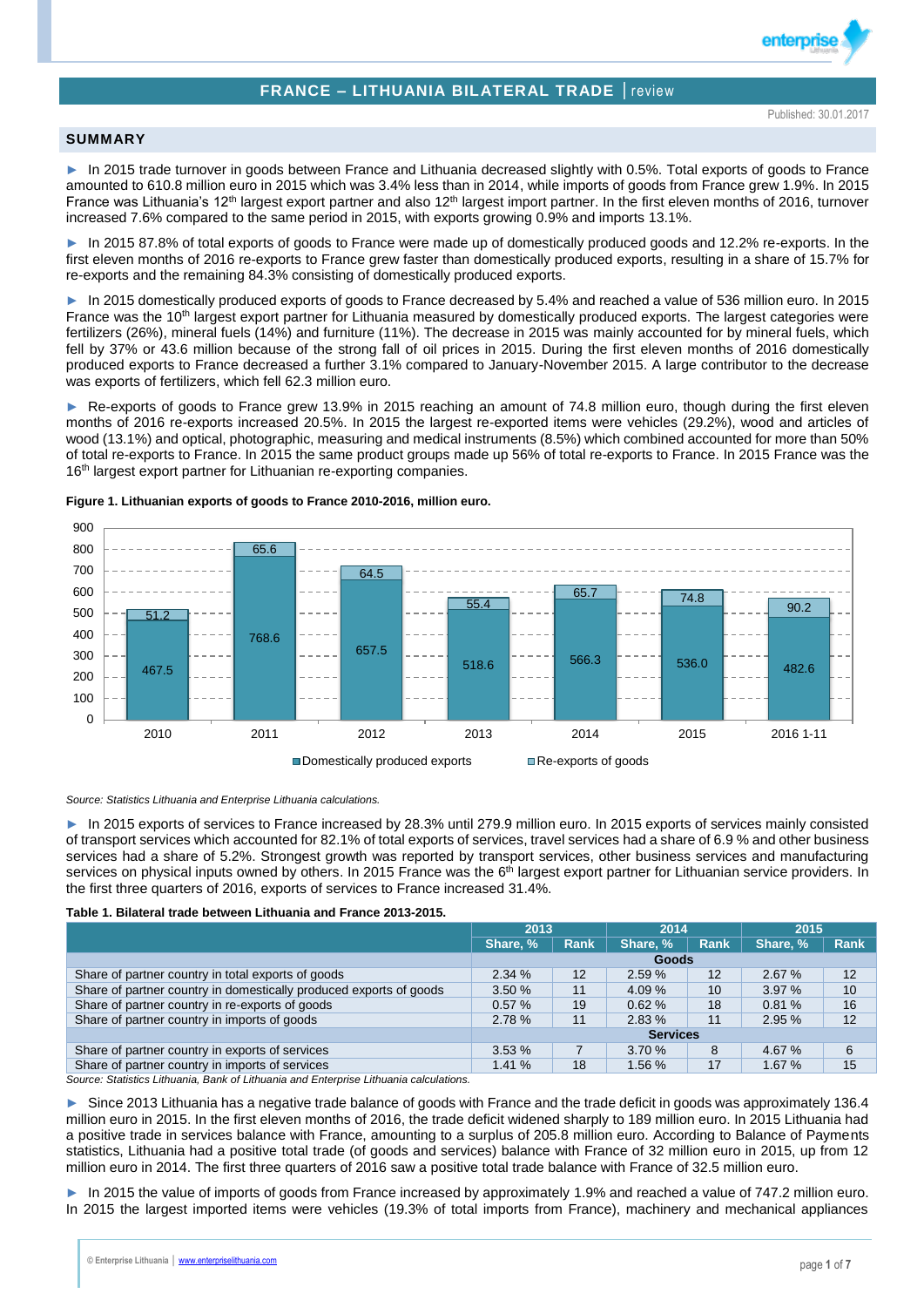

(14.1%) and pharmaceutical products (10%). The main growth drivers in 2015 were imports of machinery and mechanical appliances, pharmaceutical products and essential oils and resinoids. In the first eleven months of 2016 imports of goods from France increased a further 13.1%

► Lithuania imported services for an amount of 70.5 million euro, 3.9% more than in 2014. The highest shares in imported services from France were taken by transport services (58.9%), other business services (11.4%) and travel services (7.8%). The highest impact to import growth in 2015 was from maintenance and repair services. In 2015 France was Lithuania's 15<sup>th</sup> largest import partner for services. In the first three quarters of 2016, imports of services from France increased 14%.

## **I. TRADE BALANCE**

Since 2013 Lithuania had a negative trade balance with France and the trade deficit in goods was approximately 136.4 million in 2015. In 2013 the sharp increase in the deficit was due to a fall in the exported value of mineral fuels, fertilizers and plastics, while the value of imports of beverages, perfumes, electrical and mechanical equipment increased at the same time. In the first eleven months of 2016, the trade deficit widened sharply to 189 million euro.

**Figure 2. Bilateral trade of goods between Lithuania and France in 2010-2016, million euro.**



*Source: Statistics Lithuania.*

In 2015 Lithuania had a positive trade in services balance with France, amounting to a surplus of 205.8 million euro. According to Balance of Payments statistics, Lithuania had a positive trade (of goods and services) balance with France of 32 million euro in 2015, up from 12 million euro in 2014.<sup>1</sup>

## **II. DOMESTICALLY PRODUCED EXPORTS**

In 2015 exports of domestically produced exports to France decreased by 5.4% and reached a value of 536 million euro. In 2015 France was the 10<sup>th</sup> largest export partner for Lithuania measured by domestically produced exports. The decrease in 2015 was mainly accounted for by mineral fuels, which fell by 37% or 43.6 million because of the strong fall of oil prices in 2015. On the other hand, in 2015 exports of oil seeds and oleaginous fruits, electrical machinery and equipment and furniture reported robust growth numbers. France was the 10<sup>th</sup> largest export partner for Lithuania measured by domestically produced exports. During the first eleven months of 2016 domestically produced exports to France decreased a further 3.1% compared to January-November 2015. Exports of fertilizers fell 62.3 million euro, also partly due to significantly lower prices. Positive growth drivers in 2016 were mineral fuels, furniture and plastics, but the strong fall in fertilizers resulted in a negative total growth.

As mentioned before, the largest share in domestically produced exports to France in 2015 consisted of fertilizers with an exported value of 141.1 million euro, which made up 26% of domestically produced exports in 2015 and 15% during the first eleven months of 2016. In 2015 exports of domestically produced fertilizers to France dropped 2.4%. The majority of exports in 2015 consisted of nitrogenous mineral or chemical fertilisers (79% of total) and diammonium phosphate (DAP) fertilisers (21%). In the first eleven months of 2016 domestically produced exports of fertilizers fell 45.8% or 30.9 million euro.

The second largest category in 2015 was exports of mineral fuels which accounted for 14% of domestically produced exports to France and 20% over the first eleven months of 2016. The exported value in 2015 was 74.9 million euro, which was 36.8% less than in 2014. The majority of exports in 2015 consisted of: gas oils (98.1%) and small amounts of peat (1.9%)). During the first eleven months of 2016, mineral fuels reported a growth of 47.2% or 30.9 million euro.

In 2015 the third largest category was exports of furniture which comprised 11% of domestically produced exports to France and 13% over the first eleven months of 2016. The exported value in 2015 was 57.9 million euro, which was 8.7% or 4.6 million higher than in 2014. The majority of exports in 2015 consisted of furniture (71.6%), prefabricated buildings (14.2%), mattresses and parts thereof (12.3%) and lamps and lighting (1.9%). During January-November 2016, exports in this category to France grew 17% or 9.1 million euro.

In 2015 the fourth largest category was exports of plastics and articles thereof, which made up 7% of total domestically produced exports to France and 9% during the first eleven months of 2016. The exported value in 2015 was 38.6 million euro, 9.9% or 4.2

 $\overline{a}$ 

<sup>1</sup> Total goods and services trade according to the Balance of Payments methodology can be found on:

[http://ec.europa.eu/eurostat/product?code=bop\\_c6\\_q&mode=view&language=EN.](http://ec.europa.eu/eurostat/product?code=bop_c6_q&mode=view&language=EN) Note that besides the CIF/FOB conversion, under the new Balance of Payments methodology (BPM6) goods and services trade data are no longer additive.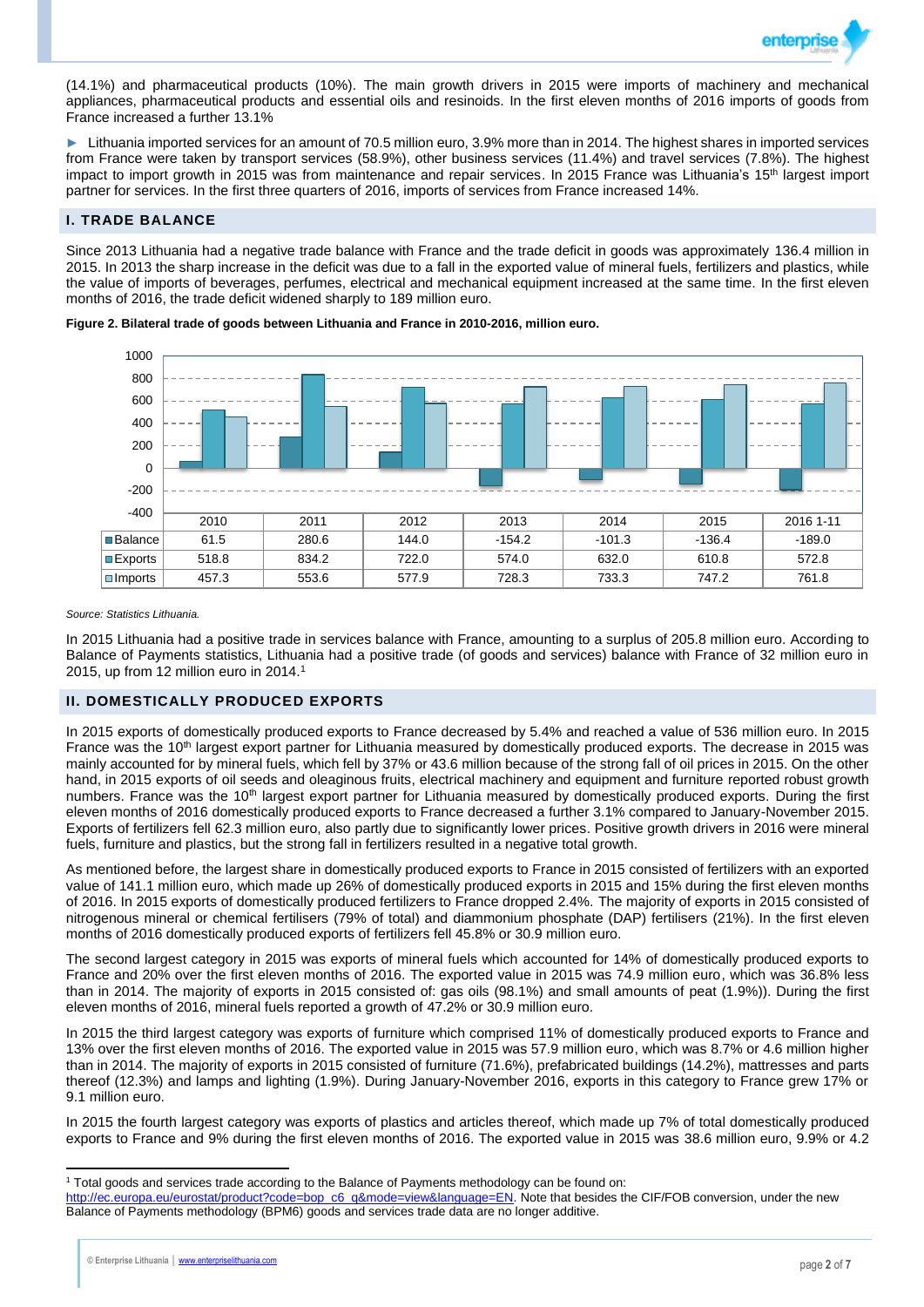

million euro lower than in 2014. The majority of exports in this category in 2015 consisted of polyacetals (46.9%), articles for the conveyance or packing of goods (26.2%) and other plates, sheets, film, foil and strip, of plastic (15.4%). During the first eleven months of 2016, exports of plastics and articles thereof to France strongly rebounded and reported a growth rate of 20.5%.

**Figure 3. Structure of exports of goods produced in Lithuania to France in 2015, %.**



#### *Source: Statistics Lithuania and Enterprise Lithuania calculations.*

### **Figure 4. Structure of exports of goods produced in Lithuania to France in 2016 1-11, %.**



*Source: Statistics Lithuania and Enterprise Lithuania calculations.*

#### **Table 2. Exports of domestically produced goods to France, million euro.**

| <b>Commodity category (by CN)</b>          | 2010  | 2011  | 2012  | 2013  | 2014  | 2015  | 2016 1-11 | 2015 annual<br>growth,% |
|--------------------------------------------|-------|-------|-------|-------|-------|-------|-----------|-------------------------|
| <b>Total</b>                               | 467.5 | 768.6 | 657.5 | 518.6 | 566.3 | 536.0 | 482.6     | $-5%$                   |
| 31 Fertilizers                             | 66.5  | 138.1 | 143.3 | 95.9  | 144.6 | 141.1 | 73.9      | $-2%$                   |
| 27 Mineral fuels                           | 152.9 | 334.7 | 192.2 | 120.6 | 118.6 | 74.9  | 96.5      | $-37%$                  |
| 94 Furniture                               | 55.5  | 66.3  | 66.1  | 55.3  | 53.2  | 57.9  | 62.2      | 9%                      |
| 39 Plastics                                | 49.6  | 54.3  | 64.7  | 32.5  | 42.8  | 38.6  | 42.7      | $-10%$                  |
| 44 Wood and articles of wood               | 12.3  | 22.9  | 27.4  | 28.6  | 27.6  | 27.1  | 27.6      | $-2%$                   |
| 62 Apparel and clothing accessories        | 23.4  | 27.3  | 23.9  | 23.8  | 26.2  | 24.2  | 21.3      | $-8%$                   |
| 85 Electrical machinery and equipment      | 5.6   | 12.8  | 6.7   | 7.2   | 13.7  | 21.7  | 16.6      | 58%                     |
| 84 Machinery and mechanical appliances     | 7.8   | 7.7   | 6.9   | 9.8   | 12.0  | 15.1  | 12.3      | 27%                     |
| 90 Optical, measuring, medical instruments | 7.8   | 8.9   | 9.7   | 12.2  | 11.7  | 12.5  | 13.9      | 7%                      |
| 16 Preparations of meat, of fish           | 19.8  | 21.4  | 21.5  | 16.9  | 15.5  | 11.3  | 9.3       | $-27%$                  |
| Other goods                                | 66.3  | 74.4  | 95.2  | 115.9 | 100.4 | 111.5 | 106.4     | 11%                     |

*Source: Statistics Lithuania and Enterprise Lithuania calculations.*

## **III. EXPORTS OF SERVICES**

In 2015 exports of services to France increased by 28.3% until 279.9 million euro. In 2015 France was the 6<sup>th</sup> largest export partner for Lithuanian service providers. In 2015 exports of services mainly consisted of transport services which accounted for 82.1% of total exports of services, travel services had a share of 6.9 % and other business services had a share of 5.2%. The highest growth was recorded in exports of transport services which increased 34.8% or 59.2 million euro. Exports of other business services and manufacturing services on physical inputs owned by others grew also fast, with 25% or 2.9 million euro and 34.6% or 2.2 million euro respectively. Other business services amounted to 5.2% of total exports of services to France, whereas manufacturing services on physical inputs owned by others made up 3%. In 2015 exports of maintenance and repair services declined 1.47 million euro. In the first three quarters of 2016, exports of services to France increased a further 31.4%.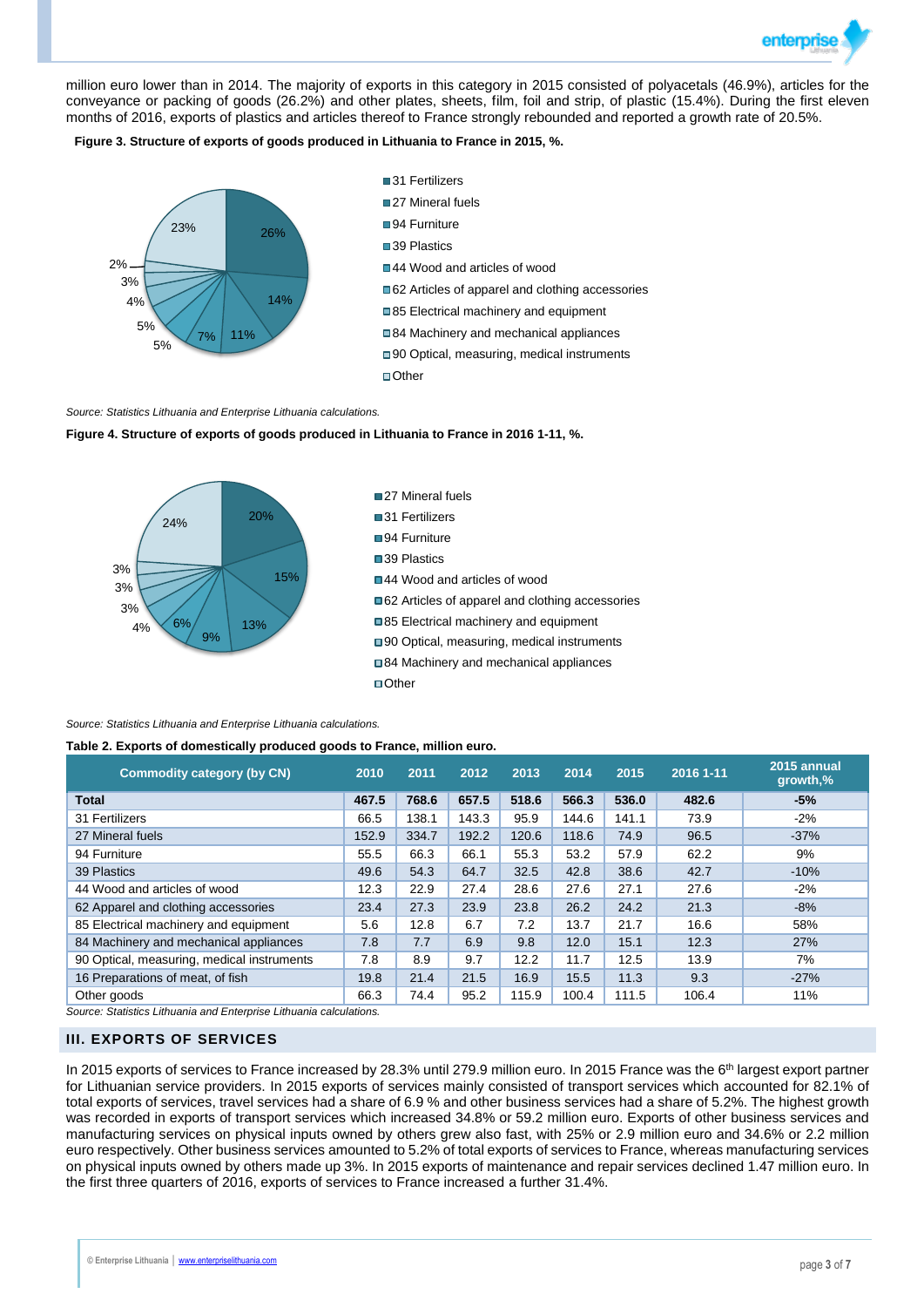

#### **Table 3. Exports of services to France, million euro.**

| <b>Category</b>                                           | 2013  | 2014  | 2015  | 2015 annual change, % |
|-----------------------------------------------------------|-------|-------|-------|-----------------------|
| <b>Total</b>                                              | 190.5 | 218.1 | 279.9 | 28.4%                 |
| <b>Transport services</b>                                 | 143.2 | 170.5 | 229.7 | 34.8%                 |
| <b>Travel services</b>                                    | 17.0  | 19.0  | 19.2  | 0.8%                  |
| Other business services                                   | 10.5  | 11.6  | 14.5  | 25.1%                 |
| Manufacturing services on physical inputs owned by others | 9.7   | 6.3   | 8.5   | 34.6%                 |
| Construction                                              | 8.8   | 6.3   | 5.3   | $-16.3%$              |
| Maintenance and repair services                           | 0.0   | 3.3   | 1.5   | $-55.8%$              |
| Telecommunications, computer and information services     | 0.5   | 0.5   | 0.8   | 63.9%                 |
| Other services                                            | 0.8   | 0.6   | 0.4   | $-19.9%$              |

*Source: Bank of Lithuania and Enterprise Lithuania calculations.*

### **IV. POTENTIAL EXPORT OPPORTUNITIES**

According to the Decision Support Model (DSM)<sup>2</sup>, the top 10 of product groups which are most promising for Lithuanian exporters in France is dominated by items produced by the clothing and apparel industry. Items produced by the electro-technical engineering industry can also be found in the top-10. The DSM also identified potential export opportunities in France for products manufactured by the Lithuanian metal processing industry, the mechanical engineering industry (machinery and equipment), the chemical industry, the plastics industry, the furniture industry, the fish processing industry and the printing and publishing industry.

#### **Table 4. Top 10 export opportunities for Lithuanian companies in France according to the Decision Support Model.**

| HS six-digit product code and description                                                                                                                                                                                                                                               | Short-<br>term<br>growth<br>(2015) | Long-term<br>average<br>growth<br>$(2010 -$<br>2015) | <b>Import</b><br>market<br>size<br>(million<br>euro) | Degree of<br>concentration<br>(HHI-index) |
|-----------------------------------------------------------------------------------------------------------------------------------------------------------------------------------------------------------------------------------------------------------------------------------------|------------------------------------|------------------------------------------------------|------------------------------------------------------|-------------------------------------------|
| 620444 Women's or girl's dresses of artificial fibres (excl. knitted or crocheted and<br>petticoats)                                                                                                                                                                                    | 42.4%                              | 23.8%                                                | 189.0                                                | 0.152                                     |
| 620640 Women's or girl's blouses, shirts and shirt-blouses of man-made fibres<br>(excl. knitted or crocheted and vests)                                                                                                                                                                 | 29.8%                              | 27.9%                                                | 452.1                                                | 0.165                                     |
| 610463 women's or girls' trousers, bib and brace overalls, breeches and shorts of<br>synthetic fibres, knitted or crocheted (excl. panties and swimwear)                                                                                                                                | 29.0%                              | 19.9%                                                | 255.9                                                | 0.159                                     |
| 630790 made-up articles of textile materials, incl. dress patterns, n.e.s.                                                                                                                                                                                                              | 28.3%                              | 9.5%                                                 | 393.5                                                | 0.157                                     |
| 853110 burglar or fire alarms and similar apparatus                                                                                                                                                                                                                                     | 58.7%                              | 20.5%                                                | 346.8                                                | 0.211                                     |
| 620469 women's or girls' trousers, bib and brace overalls, breeches and shorts of<br>textile materials (excl. of wool, fine animal hair, cotton or synthetic fibres, knitted or<br>crocheted, panties and swimwear)                                                                     | 39.9%                              | 5.3%                                                 | 160.4                                                | 0.146                                     |
| 610990 t-shirts, singlets and other vests of textile materials, knitted or crocheted<br>(excl. cotton)                                                                                                                                                                                  | 14.7%                              | 12.4%                                                | 774.9                                                | 0.166                                     |
| 620343 men's or boys' trousers, bib and brace overalls, breeches and shorts of<br>synthetic fibres (excl. knitted or crocheted, underpants and swimwear)                                                                                                                                | 15.4%                              | 6.8%                                                 | 204.4                                                | 0.155                                     |
| 850980 electro-mechanical household appliances, with self-contained electric<br>motor (excl. vacuum cleaners, dry and wet vacuum cleaners, floor polishers,<br>kitchen waste disposers, food grinders and mixers, fruit or vegetable juice<br>extractors, and hair-removing appliances) | 32.1%                              | 15.6%                                                | 154.4                                                | 0.232                                     |
| 620443 Women's or girls' dresses of synthetic fibres (excl. knitted or crocheted and<br>petticoats)                                                                                                                                                                                     | 9.5%                               | 14.8%                                                | 363.3                                                | 0.169                                     |

*Source: Eurostat Comext, UN Comtrade, Statistics Lithuania and Enterprise Lithuania calculations.*

## **V. IMPORTS OF GOODS**

 $\overline{a}$ 

In 2015 the value of imports of goods from France increased by approximately 1.9% and reached a value of 747.2 million euro. In 2015 France was the 12<sup>th</sup> largest import partner for Lithuania measured by imports of goods. In 2015 the largest imported items were vehicles (19.3% of total imports from France), machinery and mechanical appliances (14.1%) and pharmaceutical products (10%). The main growth drivers in 2015 were imports of machinery and mechanical appliances, pharmaceutical products and essential oils and resinoids. In the first eleven months of 2015 imports of goods from France increased a further 13.1%

In 2015 and 2016 the largest category among imports from France was vehicles which comprised about 19% of total imports from France. Imports for this category dropped 6.4% or 9.8 million euro. In 2015 the overwhelming majority in this category consisted of

<sup>&</sup>lt;sup>2</sup> The Decision Support Model (DSM) is used to identify suitable export opportunities. The DSM takes into account Lithuania's revealed comparative advantage (products in which Lithuania is a relatively strong exporter in world markets), short-term and long-term import (value) growth of the product under consideration and the degree of market concentration for this product (an assessment whether it is difficult to enter the market for that product, the lower the index, the least concentrated the import market for this product). The full list of export opportunities for Lithuanian exporters in France is available on request from [analitikai@verslilietuva.lt.](mailto:analitikai@verslilietuva.lt)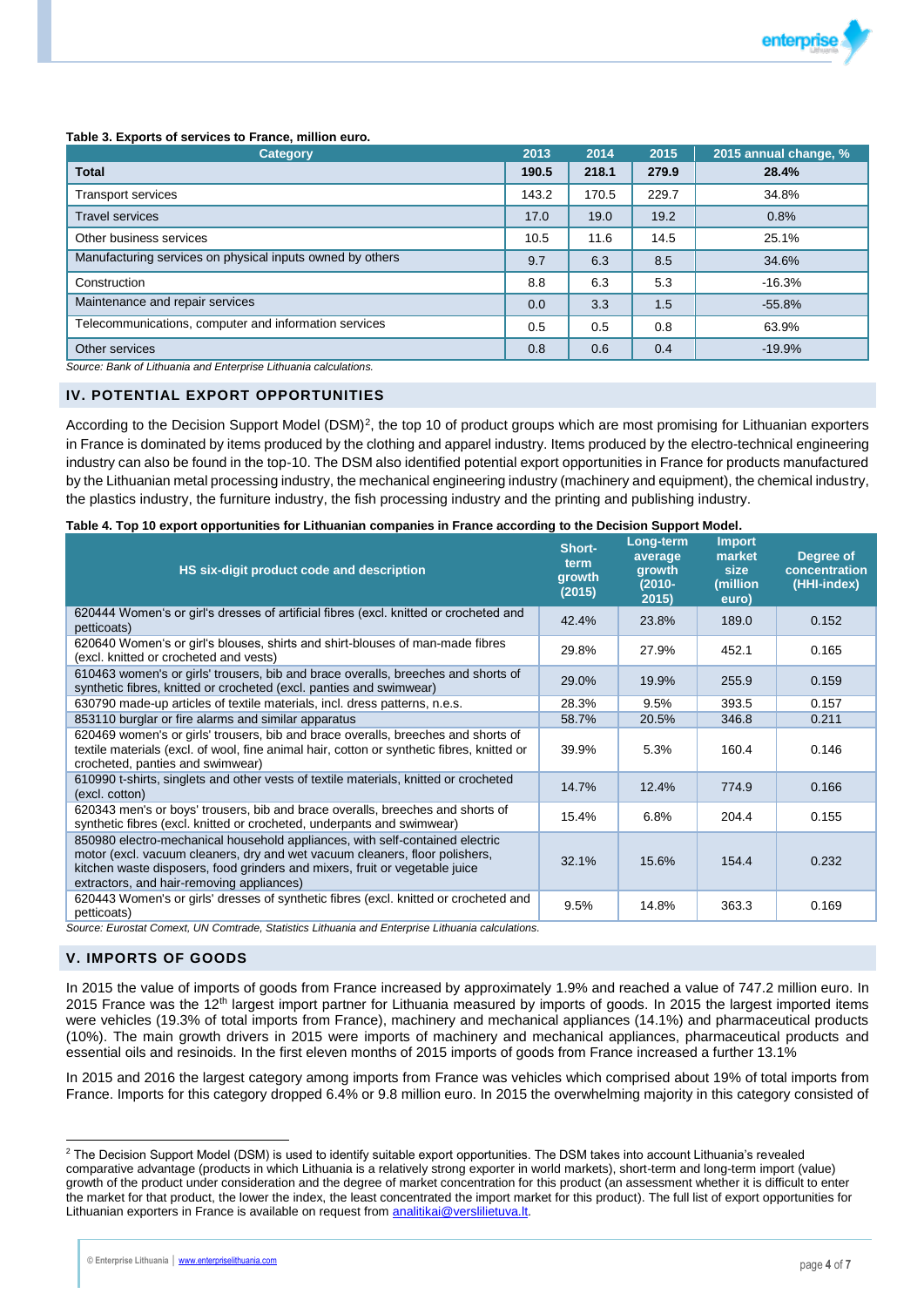

motor cars (72%) and motor vehicles for the transport of goods (10%). In the first eleven months of 2016, imports for this category grew 8.1% again.

The second largest category in 2015 was imports of machinery and mechanical appliances which comprised 14% of total imports from France and 15% over the first eleven months of 2016. The imported value in 2015 was 105.3 million euro, 19.6% or 17.3 million euro more than in 2014. The majority of imports consisted of pumps for liquids (7% of total), centrifuges (6%), harvesting or threshing machinery (6%) and refrigerators and freezers (6%). In January-November 2016, imports of machinery and mechanical appliances increased a further 17.2%.

In 2015 the third largest category was imports of pharmaceutical products with a share of 10%. In 2015 imports of pharmaceutical products from France grew 18.9% or 11.9 million euro. In 2015 and 2016 the majority in this category consisted of medicaments for retail trade (95%) and immunological products (3%). In the first eleven months of 2016, imports for this category grew a further 12.9%.

In 2015 the fourth largest category was imports of beverages, spirits and vinegar which made up 10% of imports from France in 2015 and 8% over the first eleven months of 2016. The imported value in 2015 was 72.1 million euro, down 29.9% or 30.7 million euro compared to 2014. In 2015 the main imports in this category consisted of wines (73%), beer (10.6%) and mineral water (9%). In 2016 wines accounted for the biggest share of total imports within this category as well. In January-November 2016, imports of machinery and mechanical appliances increased a further 5.9%.

#### **Figure 5. Structure of imports of goods from the France in 2015, %.**



84 Machinery and mechanical appliances

- ■30 Pharmaceutical products
- ■22 Beverages, spirits and vinegar
- ■33 Essential oils and resinoids
- ■85 Electrical machinery and equipment
- ■39 Plastics

87 Vehicles

- ■90 Optical, measuring, medical instruments
- ■38 Miscellaneous chemical products
- ■53 Other vegetable textile fibres
- ■Other goods

*Source: Statistics Lithuania and Enterprise Lithuania calculations.*

#### **Figure 6. Structure of imports of goods from France in 2016 1-11, %.**



87 Vehicles

- 84 Machinery and mechanical appliances
- ■30 Pharmaceutical products
- ■22 Beverages, spirits and vinegar
- ■33 Essential oils and resinoids
- ■85 Electrical machinery and equipment
- ■39 Plastics and articles thereof
- ■38 Miscellaneous chemical products
- ■90 Optical, measuring, medical instruments
- ■53 Other vegetable textile fibres
- ■Other goods

*Source: Statistics Lithuania and Enterprise Lithuania calculations.*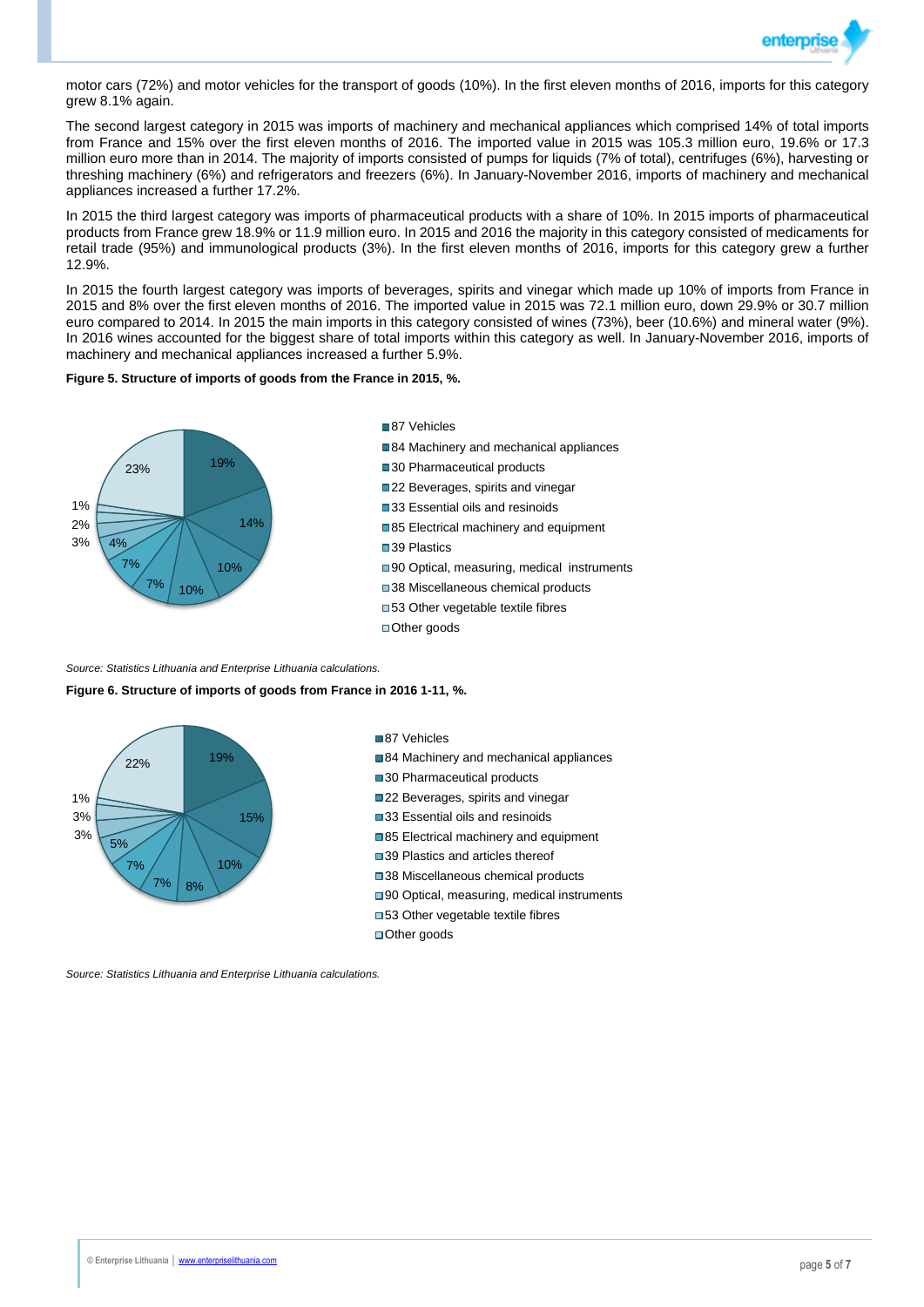

## **Table 5. Imports of goods from France, million euro.**

| <b>Commodity category (by CN)</b>             | 2010  | 2011  | 2012  | 2013  | 2014  | 2015  | 2016 1-11 | 2015 annual growth,% |
|-----------------------------------------------|-------|-------|-------|-------|-------|-------|-----------|----------------------|
| <b>Total</b>                                  | 457.3 | 553.6 | 577.9 | 728.3 | 733.3 | 747.2 | 761.8     | 2%                   |
| 87 Vehicles                                   | 144.1 | 192.2 | 181.0 | 194.2 | 153.7 | 143.8 | 141.8     | $-6%$                |
| 84 Machinery and mechanical appliances        | 28.8  | 52.7  | 62.8  | 99.8  | 88.0  | 105.3 | 111.9     | 20%                  |
| 30 Pharmaceutical products                    | 73.4  | 61.3  | 47.5  | 48.4  | 63.1  | 75.0  | 75.0      | 19%                  |
| 22 Beverages, spirits and vinegar             | 48.1  | 64.4  | 87.1  | 107.1 | 102.8 | 72.1  | 60.8      | $-30%$               |
| 33 Essential oils and resinoids               | 7.5   | 9.3   | 11.8  | 32.1  | 42.2  | 53.8  | 53.4      | 27%                  |
| 85 Electrical machinery and equipment         | 10.2  | 11.1  | 13.1  | 35.0  | 42.5  | 48.8  | 52.4      | 15%                  |
| 39 Plastics                                   | 24.5  | 30.6  | 28.4  | 28.4  | 29.6  | 33.5  | 39.3      | 13%                  |
| 90 Optical, measuring and medical instruments | 6.7   | 7.8   | 7.0   | 13.6  | 15.3  | 19.9  | 22.4      | 30%                  |
| 38 Miscellaneous chemical products            | 9.9   | 9.5   | 8.4   | 9.5   | 12.5  | 15.4  | 24.8      | 23%                  |
| 53 Other vegetable textile fibres             | 6.2   | 6.9   | 5.0   | 5.9   | 9.1   | 10.5  | 9.1       | 15%                  |
| Other goods                                   | 97.9  | 107.7 | 125.9 | 154.2 | 174.4 | 169.0 | 170.9     | -3%                  |

*Source: Statistics Lithuania and Enterprise Lithuania calculations.*

## **VI. IMPORTS OF SERVICES**

Lithuania imported services for an amount of 70.5 million euro, 3.9% more than in 2014. In 2015 France was Lithuania's 15<sup>th</sup> largest import partner for services. The highest shares in imported services from France were taken by transport services (58.9%), other business services (11.4%) and travel services (7.8%). The highest impact to import growth in 2015 was from maintenance and repair services. In the first three quarters of 2016, imports of services from France increased 14%. Imports of these services grew from 0.2 million euro in 2014 to 3.9 million euro in 2015. Imports of insurance services and telecommunication, computer and information services grew relatively fast with 90.6% (or 1.4 million euro) and by 41.5% (or 1 million euro) respectively. In 2015, the highest decline was recorded in imports of transport services with a decline of 7.5% (or 3.3 million euro). In the first three quarters of 2016, imports of services from France increased 14%.

## **Table 6. Imports of services from France, million euro.**

| <b>Category</b>                                       | 2013 | 2014 | 2015 | 2015 annual change, % |
|-------------------------------------------------------|------|------|------|-----------------------|
| <b>Total</b>                                          | 56.7 | 67.8 | 70.5 | 4%                    |
| <b>Transport services</b>                             | 32.8 | 44.9 | 41.5 | $-7.5%$               |
| Other business services                               | 8.4  | 8.9  | 8.1  | $-9.9%$               |
| <b>Travel services</b>                                | 4.6  | 4.9  | 5.5  | 12.3%                 |
| Maintenance and repair services                       | 0.0  | 0.2  | 3.9  | 2042.9%               |
| Telecommunications, computer and information services | 2.1  | 2.4  | 3.4  | 41.5%                 |
| Insurance services                                    | 4.0  | 1.5  | 2.9  | 90.6%                 |
| Personal, cultural, and recreational services         | 2.1  | 2.0  | 2.6  | 30.1%                 |
| Other services                                        | 2.8  | 3.0  | 2.6  | $-12.7%$              |

*Sources: Bank of Lithuania and Enterprise Lithuania calculations.*

## **VII. FRENCH IMPORTS**

In 2015 Lithuania was the 61<sup>st</sup> largest import partner for France.